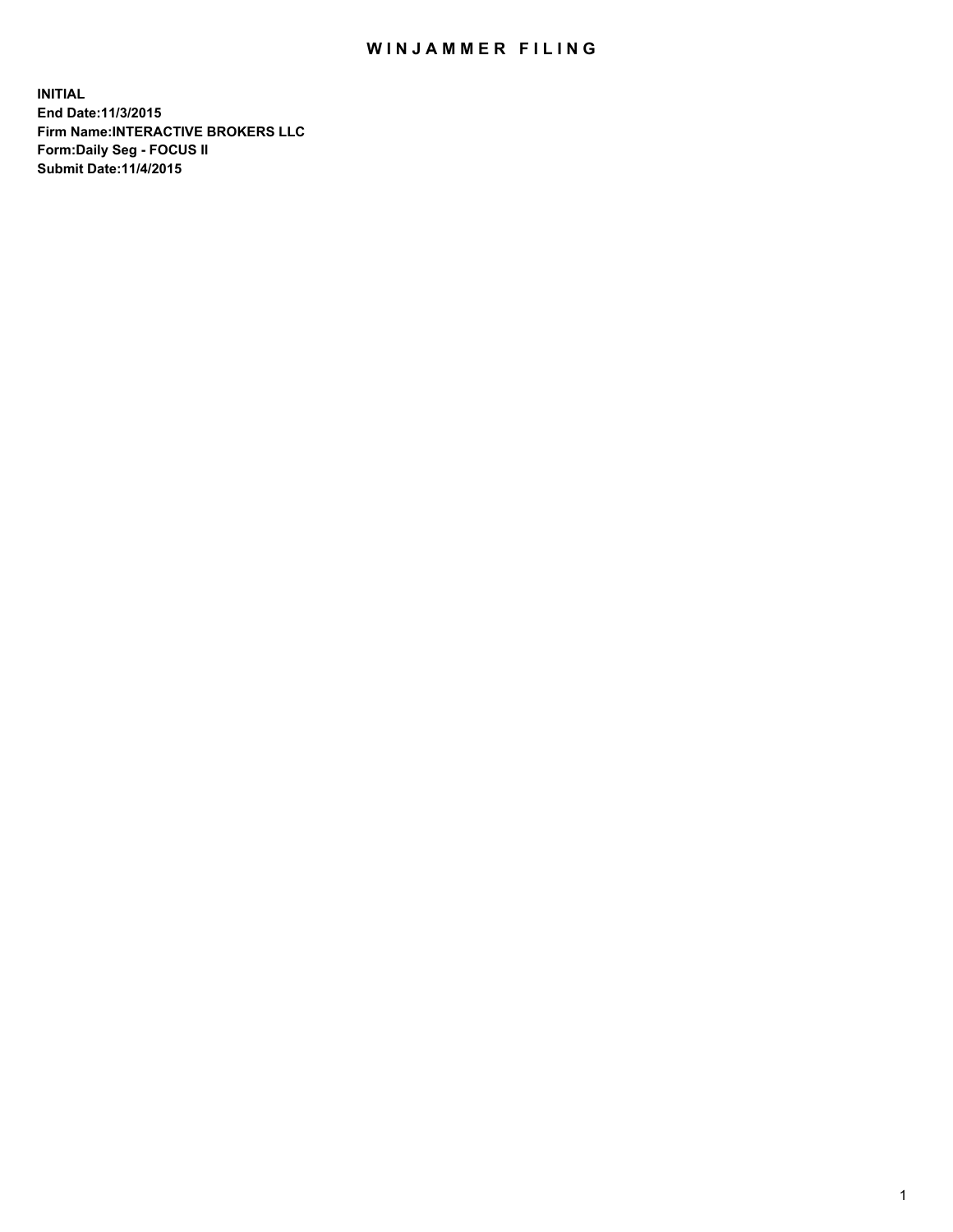## **INITIAL End Date:11/3/2015 Firm Name:INTERACTIVE BROKERS LLC Form:Daily Seg - FOCUS II Submit Date:11/4/2015 Daily Segregation - Cover Page**

| Name of Company<br><b>Contact Name</b><br><b>Contact Phone Number</b><br><b>Contact Email Address</b>                                                                                                                                                                                                                          | <b>INTERACTIVE BROKERS LLC</b><br><b>Alex Parker</b><br>203-618-7738<br>aparker@interactivebrokers.com |
|--------------------------------------------------------------------------------------------------------------------------------------------------------------------------------------------------------------------------------------------------------------------------------------------------------------------------------|--------------------------------------------------------------------------------------------------------|
| FCM's Customer Segregated Funds Residual Interest Target (choose one):<br>a. Minimum dollar amount: ; or<br>b. Minimum percentage of customer segregated funds required:% ; or<br>c. Dollar amount range between: and; or<br>d. Percentage range of customer segregated funds required between:% and%.                         | <u>0</u><br>155,000,000 245,000,000<br><u>00</u>                                                       |
| FCM's Customer Secured Amount Funds Residual Interest Target (choose one):<br>a. Minimum dollar amount: ; or<br>b. Minimum percentage of customer secured funds required:% ; or<br>c. Dollar amount range between: and; or<br>d. Percentage range of customer secured funds required between:% and%.                           | <u>0</u><br>80,000,000 120,000,000<br>0 <sub>0</sub>                                                   |
| FCM's Cleared Swaps Customer Collateral Residual Interest Target (choose one):<br>a. Minimum dollar amount: ; or<br>b. Minimum percentage of cleared swaps customer collateral required:% ; or<br>c. Dollar amount range between: and; or<br>d. Percentage range of cleared swaps customer collateral required between:% and%. | <u>0</u><br>0 <sub>0</sub><br>0 <sub>0</sub>                                                           |

Attach supporting documents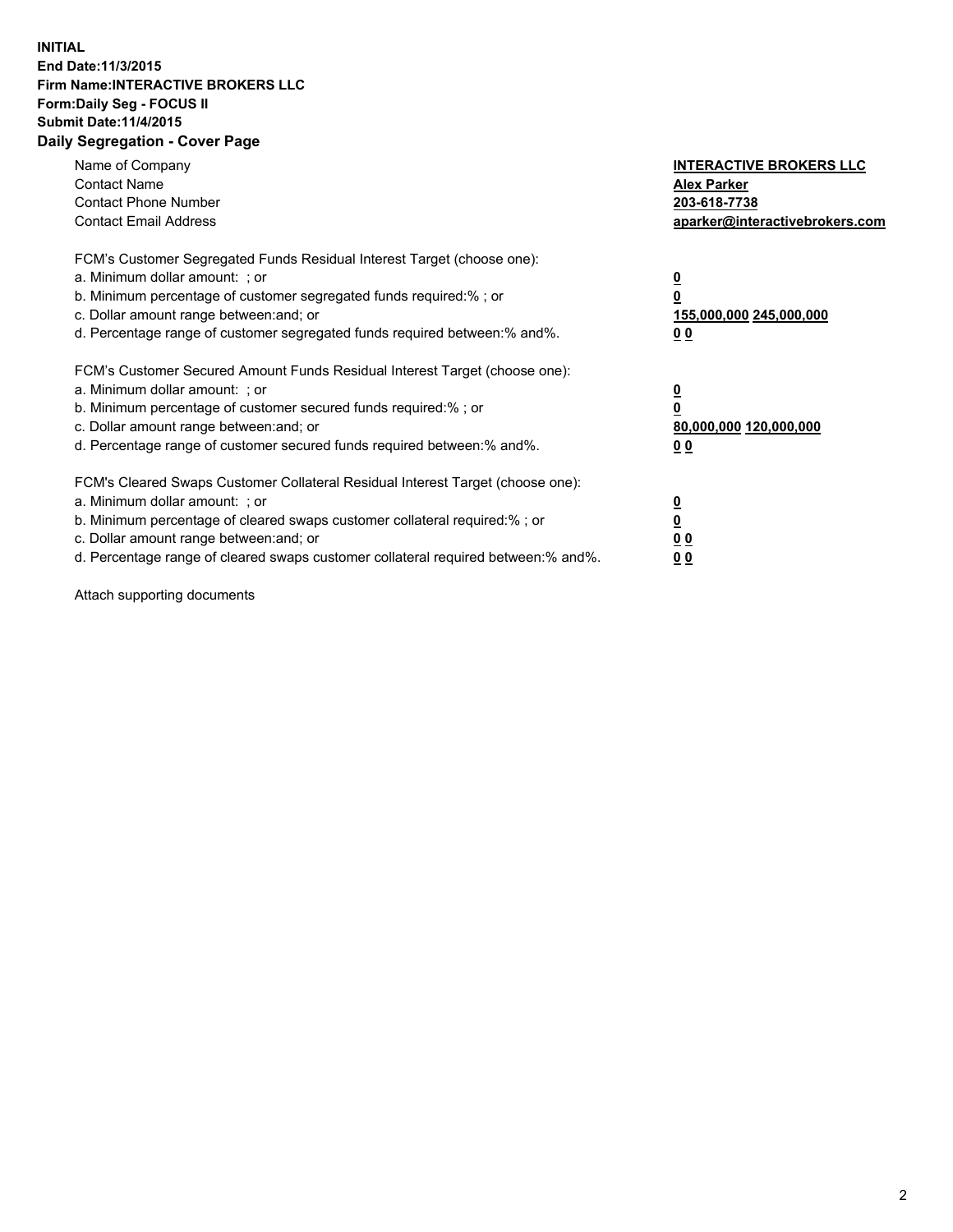## **INITIAL End Date:11/3/2015 Firm Name:INTERACTIVE BROKERS LLC Form:Daily Seg - FOCUS II Submit Date:11/4/2015 Daily Segregation - Secured Amounts**

|     | Daily Jegregation - Jeculed Aniounts                                                        |                                  |
|-----|---------------------------------------------------------------------------------------------|----------------------------------|
|     | Foreign Futures and Foreign Options Secured Amounts                                         |                                  |
|     | Amount required to be set aside pursuant to law, rule or regulation of a foreign            | $0$ [7305]                       |
|     | government or a rule of a self-regulatory organization authorized thereunder                |                                  |
| 1.  | Net ledger balance - Foreign Futures and Foreign Option Trading - All Customers             |                                  |
|     | A. Cash                                                                                     | 321,063,848 [7315]               |
|     | B. Securities (at market)                                                                   | $0$ [7317]                       |
| 2.  | Net unrealized profit (loss) in open futures contracts traded on a foreign board of trade   | 5,711,140 [7325]                 |
| 3.  | Exchange traded options                                                                     |                                  |
|     | a. Market value of open option contracts purchased on a foreign board of trade              | 26,604 [7335]                    |
|     | b. Market value of open contracts granted (sold) on a foreign board of trade                | -32,876 [7337]                   |
| 4.  | Net equity (deficit) (add lines 1. 2. and 3.)                                               | 326,768,716 [7345]               |
| 5.  | Account liquidating to a deficit and account with a debit balances - gross amount           | 1,342,867 [7351]                 |
|     | Less: amount offset by customer owned securities                                            | 0 [7352] 1,342,867 [7354]        |
| 6.  | Amount required to be set aside as the secured amount - Net Liquidating Equity              | 328,111,583 [7355]               |
|     | Method (add lines 4 and 5)                                                                  |                                  |
| 7.  | Greater of amount required to be set aside pursuant to foreign jurisdiction (above) or line | 328,111,583 [7360]               |
|     | 6.                                                                                          |                                  |
|     | FUNDS DEPOSITED IN SEPARATE REGULATION 30.7 ACCOUNTS                                        |                                  |
| 1.  | Cash in banks                                                                               |                                  |
|     | A. Banks located in the United States                                                       | <b>573,274</b> [7500]            |
|     | B. Other banks qualified under Regulation 30.7                                              | 0 [7520] 573,274 [7530]          |
| 2.  | Securities                                                                                  |                                  |
|     | A. In safekeeping with banks located in the United States                                   | 371,879,948 [7540]               |
|     | B. In safekeeping with other banks qualified under Regulation 30.7                          | 0 [7560] 371,879,948 [7570]      |
| 3.  | Equities with registered futures commission merchants                                       |                                  |
|     | A. Cash                                                                                     | $0$ [7580]                       |
|     | <b>B.</b> Securities                                                                        | $0$ [7590]                       |
|     | C. Unrealized gain (loss) on open futures contracts                                         | $0$ [7600]                       |
|     | D. Value of long option contracts                                                           |                                  |
|     | E. Value of short option contracts                                                          | $0$ [7610]                       |
| 4.  | Amounts held by clearing organizations of foreign boards of trade                           | 0 [7615] 0 [7620]                |
|     | A. Cash                                                                                     |                                  |
|     |                                                                                             | $0$ [7640]                       |
|     | <b>B.</b> Securities                                                                        | $0$ [7650]                       |
|     | C. Amount due to (from) clearing organization - daily variation                             | $0$ [7660]                       |
|     | D. Value of long option contracts                                                           | $0$ [7670]                       |
|     | E. Value of short option contracts                                                          | 0 [7675] 0 [7680]                |
| 5.  | Amounts held by members of foreign boards of trade                                          |                                  |
|     | A. Cash                                                                                     | 79,739,553 [7700]                |
|     | <b>B.</b> Securities                                                                        | $0$ [7710]                       |
|     | C. Unrealized gain (loss) on open futures contracts                                         | $-3,210,279$ [7720]              |
|     | D. Value of long option contracts                                                           | 26,611 [7730]                    |
|     | E. Value of short option contracts                                                          | -32,876 [7735] 76,523,009 [7740] |
| 6.  | Amounts with other depositories designated by a foreign board of trade                      | $0$ [7760]                       |
| 7.  | Segregated funds on hand                                                                    | $0$ [7765]                       |
| 8.  | Total funds in separate section 30.7 accounts                                               | 448,976,231 [7770]               |
| 9.  | Excess (deficiency) Set Aside for Secured Amount (subtract line 7 Secured Statement         | 120,864,648 [7380]               |
|     | Page 1 from Line 8)                                                                         |                                  |
| 10. | Management Target Amount for Excess funds in separate section 30.7 accounts                 | 80,000,000 [7780]                |
| 11. | Excess (deficiency) funds in separate 30.7 accounts over (under) Management Target          | 40,864,648 [7785]                |
|     |                                                                                             |                                  |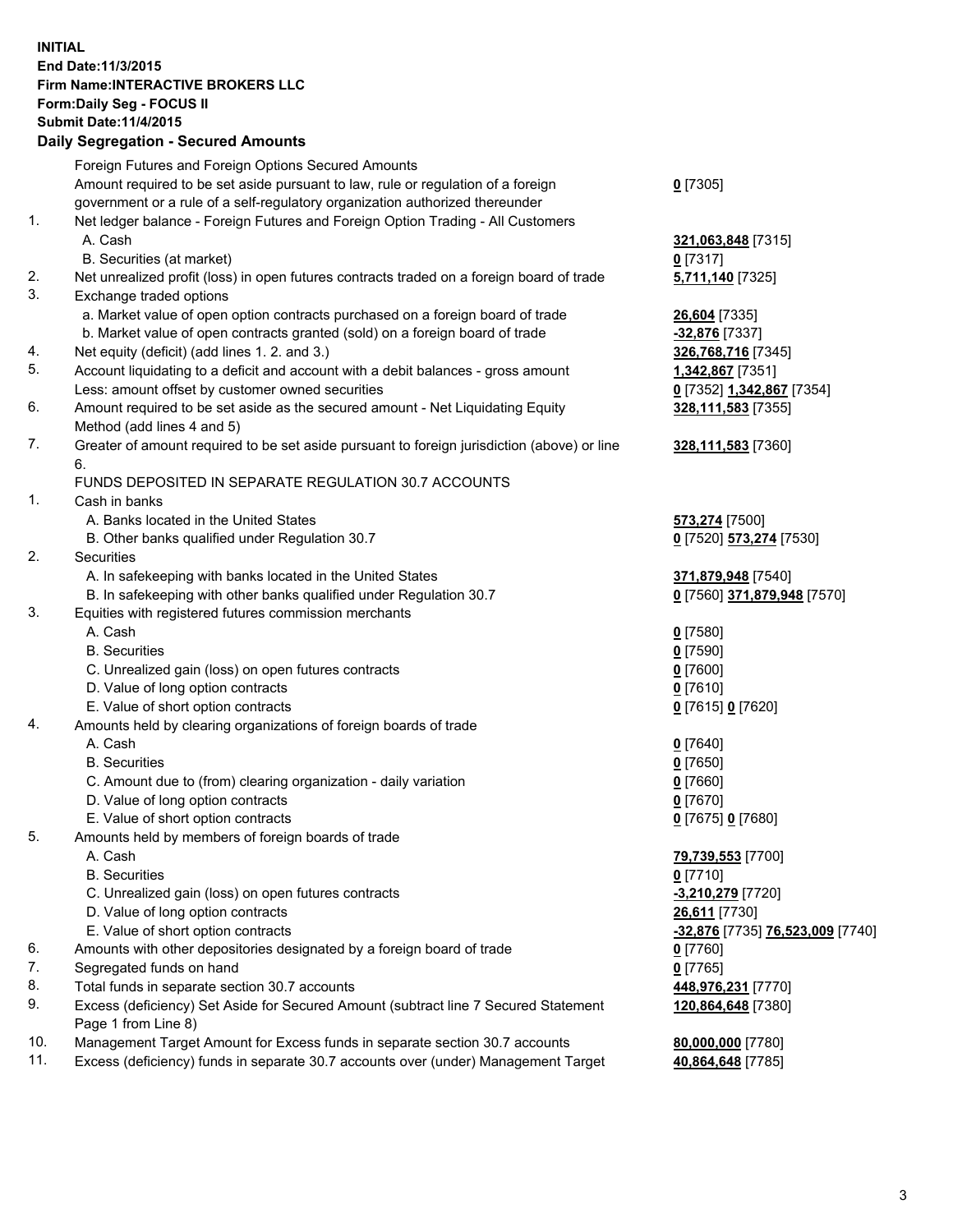**INITIAL End Date:11/3/2015 Firm Name:INTERACTIVE BROKERS LLC Form:Daily Seg - FOCUS II Submit Date:11/4/2015 Daily Segregation - Segregation Statement** SEGREGATION REQUIREMENTS(Section 4d(2) of the CEAct) 1. Net ledger balance A. Cash **2,726,011,693** [7010] B. Securities (at market) **0** [7020] 2. Net unrealized profit (loss) in open futures contracts traded on a contract market **-132,176,844** [7030] 3. Exchange traded options A. Add market value of open option contracts purchased on a contract market **82,414,149** [7032] B. Deduct market value of open option contracts granted (sold) on a contract market **-163,931,942** [7033] 4. Net equity (deficit) (add lines 1, 2 and 3) **2,512,317,056** [7040] 5. Accounts liquidating to a deficit and accounts with debit balances - gross amount **344,164** [7045] Less: amount offset by customer securities **0** [7047] **344,164** [7050] 6. Amount required to be segregated (add lines 4 and 5) **2,512,661,220** [7060] FUNDS IN SEGREGATED ACCOUNTS 7. Deposited in segregated funds bank accounts A. Cash **214,691,102** [7070] B. Securities representing investments of customers' funds (at market) **1,467,509,874** [7080] C. Securities held for particular customers or option customers in lieu of cash (at market) **0** [7090] 8. Margins on deposit with derivatives clearing organizations of contract markets A. Cash **22,355,717** [7100] B. Securities representing investments of customers' funds (at market) **1,095,077,568** [7110] C. Securities held for particular customers or option customers in lieu of cash (at market) **0** [7120] 9. Net settlement from (to) derivatives clearing organizations of contract markets **-3,337,570** [7130] 10. Exchange traded options A. Value of open long option contracts **82,424,005** [7132] B. Value of open short option contracts **-163,941,856** [7133] 11. Net equities with other FCMs A. Net liquidating equity **0** [7140] B. Securities representing investments of customers' funds (at market) **0** [7160] C. Securities held for particular customers or option customers in lieu of cash (at market) **0** [7170] 12. Segregated funds on hand **0** [7150] 13. Total amount in segregation (add lines 7 through 12) **2,714,778,840** [7180] 14. Excess (deficiency) funds in segregation (subtract line 6 from line 13) **202,117,620** [7190] 15. Management Target Amount for Excess funds in segregation **155,000,000** [7194] **47,117,620** [7198]

16. Excess (deficiency) funds in segregation over (under) Management Target Amount Excess